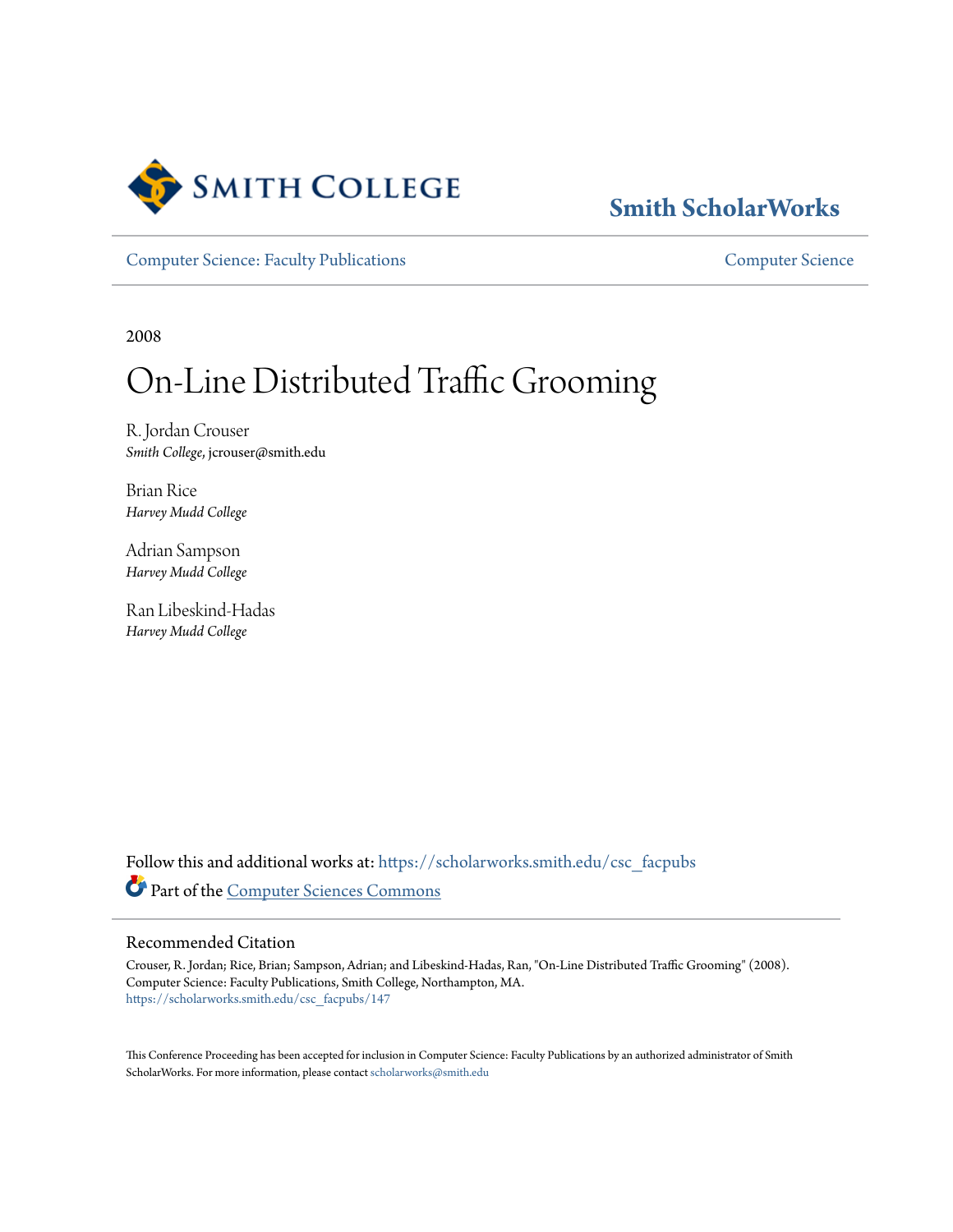## On-line Distributed Traffic Grooming

R. Jordan Crouser Depts. of Mathematics and Computer Science Smith College Northampton, MA

Brian Rice Dept. of Mathematics Harvey Mudd College Claremont, CA

Adrian Sampson Ran Libeskind-Hadas∗ Dept. of Computer Science Harvey Mudd College Claremont, CA

*Abstract***—This paper addresses the problem of on-line traffic grooming in WDM paths. Each request consists of a source node, a destination node, and the desired bandwidth for the connection. Connections may be multi-hop, permitting the use of multiple lightpaths. We describe a new distributed on-line algorithm for this problem that is provably wide-sense non-blocking under certain assumptions. Moreover, we use simulations to demonstrate that the algorithm is extremely effective even when some of these assumptions are relaxed.**

#### I. INTRODUCTION

The combination of high speed and bandwidth have made optical networking increasingly attractive for applications ranging from local area to backbone networks. Because the bandwidth of an optical fiber far exceeds that of network nodes, *wavelength division multiplexing (WDM)* is used to partition the optical fiber into separate channels, allowing multiple simultaneous connections to be established over the same fiber.

Furthermore, connection requests typically require only a small fraction of the total capacity of a wavelength. Therefore, *traffic grooming* is used to pack or "groom" multiple connections onto a single wavelength, thereby further enhancing bandwidth utilization.

A *lightpath* comprises a sequence of physical links on which a message may be routed entirely optically on a single wavelength. In a multi-hop network, connections may comprise several contiguous lightpaths, and these lightpaths need not be on the same wavelength. At a node joining two lightpaths, the connection is converted from the optical domain into the electronic domain before being retransmitted onto the next lightpath. This optical-electronic-optical retransmission requires a receiver to terminate the incoming lightpath and a transmitter to initiate the outgoing lightpath. A collection of lightpaths on a physical topology, together with the associated tuning of the transceivers needed to realize these lightpaths, constitute a *virtual topology*.

This paper considers applications in which connection requests arrive on-line. Since requests must be established quickly, we assume that the virtual topology cannot be reconfigured on the fly; network reconfiguration will delay the establishment of the connection and potentially introduce delays to existing connections [1]. Therefore, we assume that the virtual

\* This work was supported by the National Science Foundation under grant CNS 0451293 to Harvey Mudd College. Please address correspondences regarding this work to Ran Libeskind-Hadas at hadas@cs.hmc.edu.

topology must be configured in advance and remains static. When connection requests arrive on-line, they must be routed and groomed with a fast and simple distributed algorithm [2]. Thus, the problem considered in this paper comprises two parts: the construction of a static virtual topology and the design of a distributed on-line grooming algorithm on this topology.

We make several simplifying assumptions in the interest of obtaining fundamental results for this problem. Many of these assumptions can evidently be relaxed and our results can thus be generalized in various ways. For example, while we restrict our attention to bidirectional paths, our results extend naturally to rings. Extensions to other topologies is a challenging and interesting problem for future research. Furthermore, we assume that all nodes have the same upper bound on the amount of traffic that they may generate or receive. A heterogeneous network model, while more realistic, results in significant additional complexity and is therefore not considered in this initial study of the problem.

A sequence of connection requests is said to be *k-allowable* if, at any given time, every node is the source of at most *k* units of traffic and the destination of at most *k* units of traffic, an extension of the definition from [4]. In other words, *k* is an upper-bound on the amount of traffic originating from or destined for a node.

We describe a virtual topology for bidirectional paths, a distributed grooming algorithm, and a value *k* such that:

- *• When connections are permanent, the algorithm provably satisfies every k-allowable sequence of requests and is wide-sense nonblocking (i.e. requires no reconfiguration of existing connections).*
- *• When connections have finite duration, experimental results suggest that the algorithm has very low blocking probability or, alternatively, requires few reconfigurations of existing connections.*

A number of authors have considered the problem of online wavelength assignment and traffic grooming. Bartal and Leonardi [5] and Saengudomlert *et al.* [4] address dynamic wavelength assignment in all-optical networks, but assume that each connection request reserves an entire wavelength and do not allow wavelength conversion. Zhang and Yang [6] consider optimal on-line wavelength assignment in WDM networks with some wavelength conversion abilities, but again do not consider grooming. In [7], Xu, Li and Wang study dynamic routing in multi-fiber WDM networks without wavelength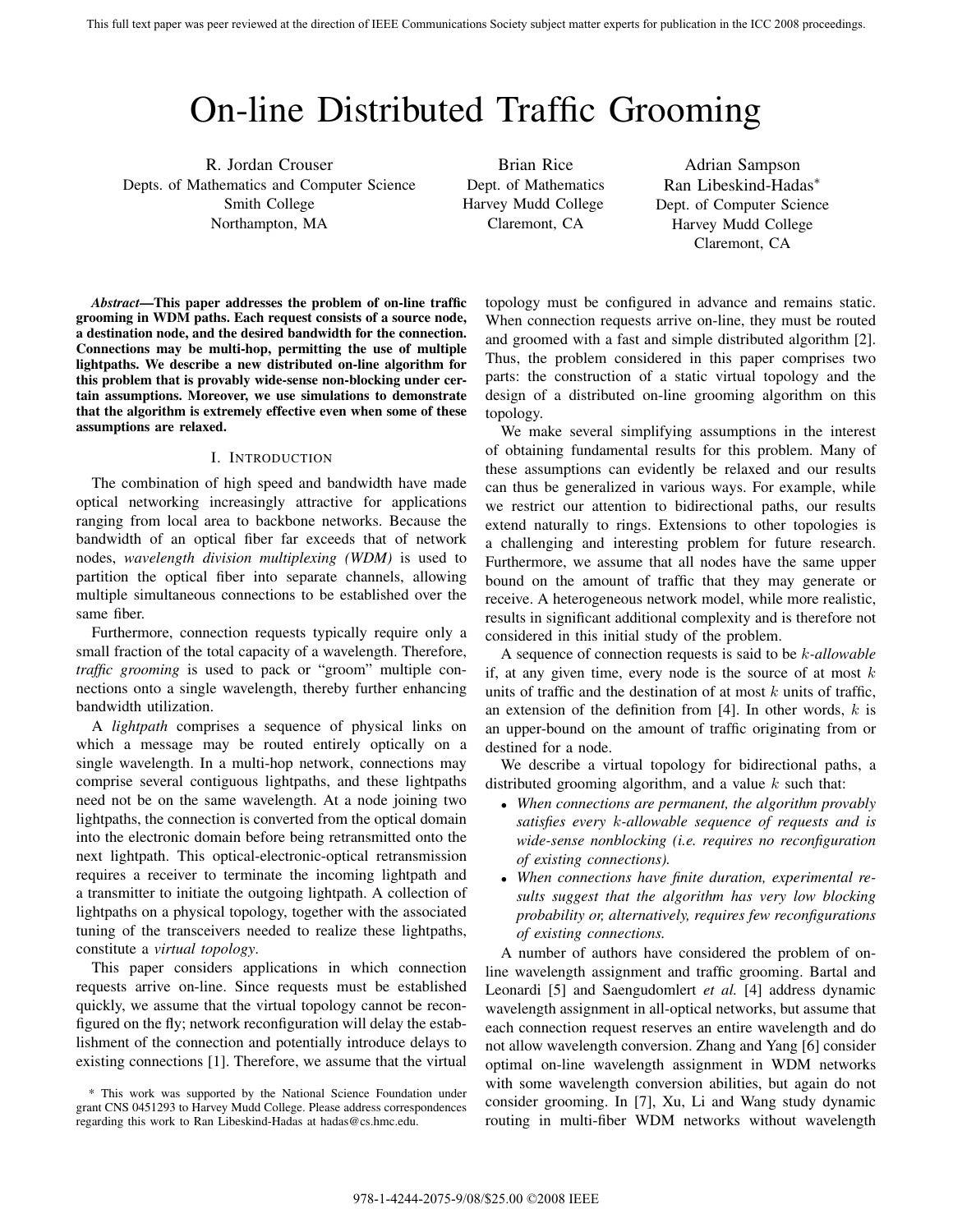conversion. In [8], Srinivasan and Somani compare the performance of several dynamic algorithms on WDM networks that implement traffic grooming; however, none of them are distributed. Huang and Dutta's survey of dynamic traffic grooming reviews many centralized algorithms for routing dynamic groomed traffic [2].

While much of the existing literature examines centralized routing, wavelength assignment, and grooming algorithms, distributed algorithms are needed in many contexts [2], [9]. To the best of our knowledge, this work is among the first to examine distributed on-line traffic grooming algorithms.

The remainder of this paper is organized as follows: Section II provides a description of the dynamic traffic grooming problem addressed in this paper, as well as terminology and notation. Section III describes the construction of a virtual topology on a given path network and presents the dynamic grooming algorithm. Section IV provides a proof that under certain conditions, our dynamic grooming algorithm will satisfy any *k*-allowable sequence of requests and then proves that this result cannot be significantly improved. Section V provides experimental results demonstrating that our algorithm is very effective. Section VI concludes with some directions for future research.

#### II. PRELIMINARIES AND PROBLEM FORMULATION

In this section, we formally describe the dynamic grooming problem studied in this paper and introduce notation that will be used throughout. The problem can be characterized as follows:

#### *Given:*

- *•* A bidirectionally connected path.
- *• N*, the number of nodes in the path.
- *• T*, the number of transceivers at each node.
- A set of *W* wavelengths denoted  $\{\lambda_1, \ldots, \lambda_W\}$ , each with capacity *C*.
- An upper bound,  $k \leq C$ , on the amount of bandwidth that can be sent by a node or received by a node. Any sequence of requests that satisfies the constraint that each node generates or receives at most *k* units of bandwidth is said to be *k-allowable.*

#### *Objective:*

- Construct a virtual topology over the physical topology by appropriately tuning transceivers.
- *•* Provide a distributed algorithm for grooming any *k*allowable configuration of on-line traffic across this virtual topology.

In order to satisfy arbitrary *k*-allowable connection request sequences, we restrict the values of  $N$ ,  $T$ ,  $k$ , and  $C$  such that

$$
N \leq \frac{C}{k}(T)(T+1).
$$

This constraint and its justification are further explained in Section IV.

We assume that a *connection request* consists of an ordered pair  $(i, j)$  with an associated bandwidth request  $\beta$ . We model

TABLE I SUMMARY OF NOTATION

| <b>Notation</b> | Description                                    |  |  |  |  |
|-----------------|------------------------------------------------|--|--|--|--|
| k.              | the maximum number of requests sourced         |  |  |  |  |
|                 | by and the maximum number of requests          |  |  |  |  |
|                 | destined for each node                         |  |  |  |  |
| N               | the number of nodes in the network             |  |  |  |  |
| T               | the number of transceivers per node            |  |  |  |  |
| W               | the number of wavelengths available            |  |  |  |  |
| $\lambda_j$     | a wavelength                                   |  |  |  |  |
|                 | the capacity of each wavelength                |  |  |  |  |
| (i, j)          | a connection request from node $i$ to node $j$ |  |  |  |  |

a request for greater than unit bandwidth as a contiguous sequence of  $\beta$  unit requests. Thus, without loss of generality, we henceforth restrict our attention to on-line sequences of unit bandwidth requests.

Finally, note that a node *v* may be the source of up to *k* units of bandwidth and may be the destination of up to *k* units of bandwidth. In addition, some traffic may be routed through node *v*, since multi-hop communication permits a connection to undergo optical-electronic-optical (OEO) conversion at *v*. This additional traffic does not consume any of the bandwidth allotted to the node by the *k*-allowability constraint.

The notation used in the remainder of this paper is summarized in Table I.

#### III. VIRTUAL TOPOLOGY AND DYNAMIC GROOMING

In this section, we describe a virtual topology on the path, and then introduce a dynamic grooming algorithm on this topology. Without loss of generality, we consider the part of the virtual topology oriented from left to right and restrict our attention to connection requests whose sources are to the left of their destinations. The analogous construction is used to facilitate connections from right to left.

#### *A. Virtual Topology Construction*

We construct a virtual topology where every node in the network is connected to each of its neighbors within a prespecified distance *r* (whose value is established below) by a lightpath. To this end, we tune the transceivers at each node as follows:

First, one transceiver at each node is tuned to the first wavelength,  $\lambda_1$ . This creates a lightpath with grooming capacity  $C$ between every pair of adjacent nodes (see Fig. 1).



Fig. 1. Each node has a lightpath to the nodes immediately to its left and right.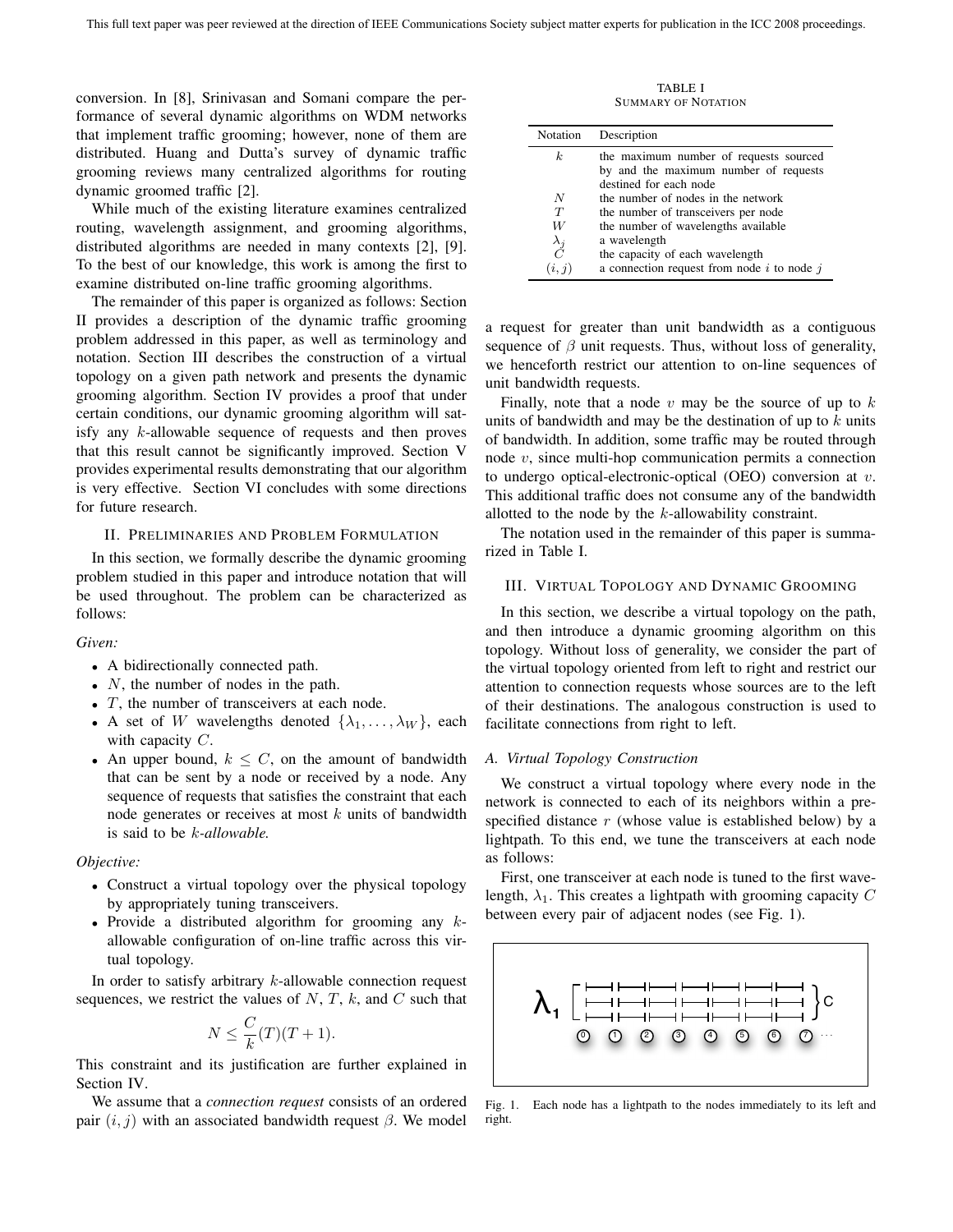Next, at each node in  $\{0, 2, 4, ...\}$ , a transceiver is tuned to  $\lambda_2$ , and at each node in  $\{1, 3, 5, ...\}$ , a transceiver is tuned to  $\lambda_3$ , providing a lightpath with capacity *C* between all pairs of nodes that are distance 2 apart (see Fig. 2).



Fig. 2. Each node now has a lightpath to its neighbors at distance 2, using the next pair of wavelengths.

In general, we tune each subset of nodes

$$
\{a+mb : m \in \mathbb{Z} \text{ and } 0 \le a+mb \le N-1\}
$$

where  $b \le r$  and  $a \le b$  to the next available wavelength, which constructs a lightpath with capacity *C* between each pair of nodes separated by distance *b*. Because there are *r* possible values for  $b$ , it follows that we will require  $r$  transceivers at each node, and thus we consider  $r = T$ . From the perspective of an individual node, the virtual topology appears as in Fig. 3.

#### *B. Dynamic Grooming Algorithm*

A *connection request* c is represented as an interval  $(L(\mathbf{c}), R(\mathbf{c}))$ , where  $0 \leq L(\mathbf{c}) < R(\mathbf{c}) \leq N-1$ , and signifies a request for one unit of directed bandwidth from node *L*(c) to node  $R(c)$ .



Fig. 3. A node has direct connections to all nodes within local radius, *r*. In this example,  $r = 3$ .

**Dynamic Grooming Algorithm (DGA)**

- **Input**: A connection request c and a network state function *U*.
- **Output**: Returns *true* if c was satisfied and *f alse* otherwise. If it was satisfied, *U* and *S*(c) reflect the new network state.

 $1 S(c) \leftarrow \emptyset$  $2 s \leftarrow (L(\mathbf{c}), \min\{R(\mathbf{c}), L(\mathbf{c}) + r\})$ **3 while**  $L(s) \neq R(s)$  **do**<br>**4 if**  $U(s) < C$  **then if**  $U(s) < C$  **then** // *s* is available to be used by c 5  $U(s)++$ **<sup>6</sup>** let *S*(c) contain *s s* ←  $(R(s), \min\{R(c), R(s) + r\})$ <br>**8 else <sup>8</sup> else** // a conflict occurs with *s* **9**  $s \leftarrow (L(s), R(s) - 1)$ <br> **10 end <sup>10</sup> end <sup>11</sup> end 12 return**  $R(s) == R(c)$  // true iff connection is successfully satisfied

A *segment s* can be written as the pair  $(L(s), R(s))$  and corresponds to the lightpath from  $L(s)$  to  $R(s)$  reserved by the virtual topology construction in Section III-A. We define a length function  $d(s) = R(s) - L(s)$ ; recall that all segments have the property  $d(s) \leq r$ . To satisfy a request, we designate a sequence of segments  $S(c)$  such that their concatenation equals the entire interval c. We say that a satisfied connection *uses* each segment in the sequence  $S(c)$ .

The state of the network is represented by a function *U* mapping segments to integers.  $U(s) = u$  indicates that *s* is used by *u* satisfied connections. Before any connection requests are satisfied, *C* units of bandwidth are reserved for communication between any two nodes whose distance is at most *r* by the construction in Section III-A. This is signified by letting  $U(s)=0$  initially for every *s*. In any valid network state,  $U(s) \leq C$  for all segments *s* because no segment may be used by more than *C* connections.

When a request c arrives on-line, it is handled by the Dynamic Grooming Algorithm (DGA), shown above. The DGA is a greedy algorithm that attempts to use the longest possible segments first. Recall that all segments have length between 1 and *r*. In general, the algorithm first tries to use a segment of length *r*. If no such segment is available, the algorithm next tries a segment of length *r*−1 and so forth until the first available segment is found or, if no available segment is found, the algorithm fails to satisfy the connection. Recall that since each segment may be used by up to *C* connections, a segment is unavailable if and only if  $U(s) = C$ .

Once the algorithm finds the longest available segment, it greedily commits to using that segment and never backtracks to replace that segment with one of different length. Although such backtracking might appear be advantageous, it can result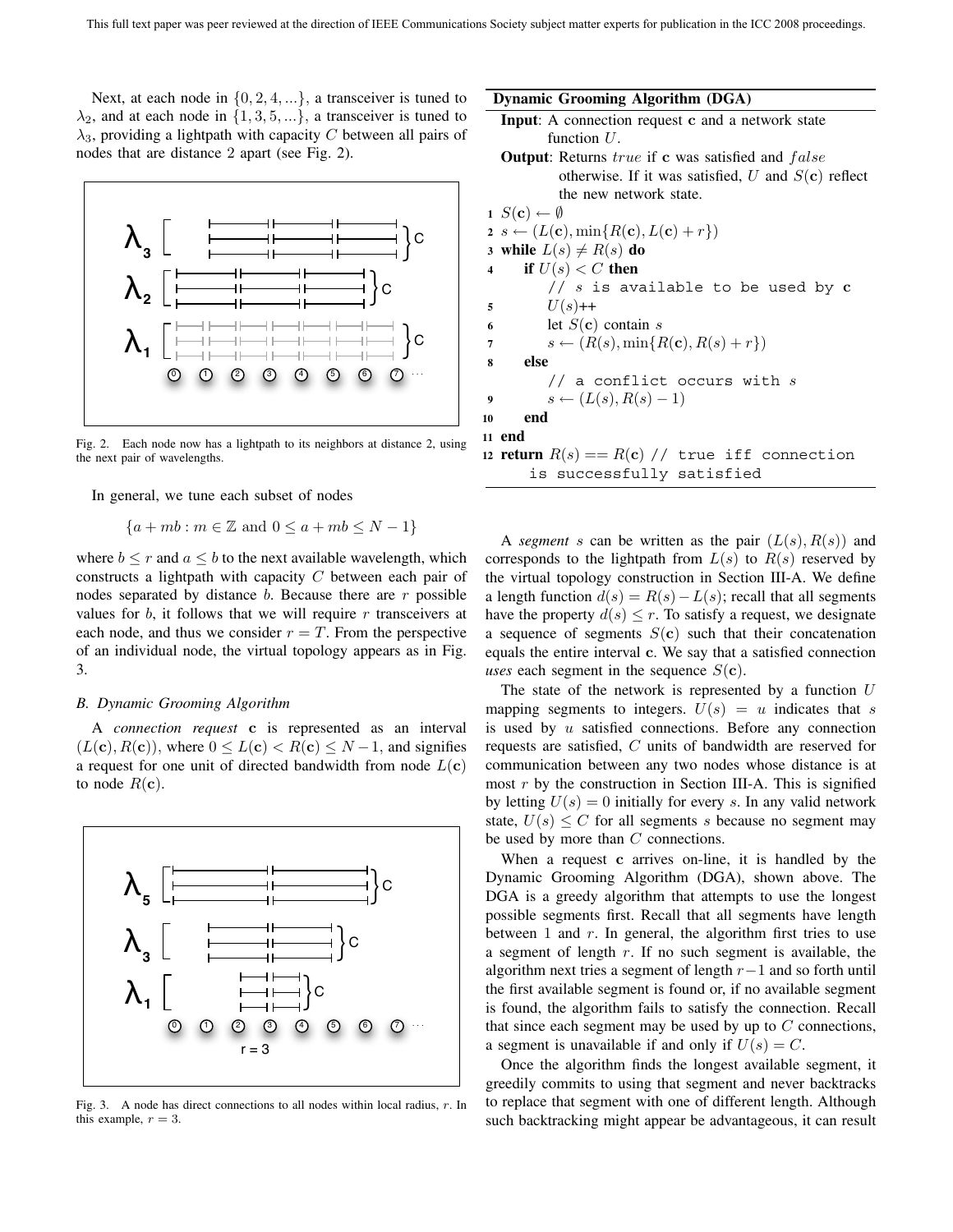in exponential worst-case running time. Moreover, we prove below that our greedy algorithm is essentially optimal.

The algorithm repeats this process starting from the right endpoint of the previously used segment. When the algorithm reaches a node that is within distance *r* or less from the destination, the algorithm begins by considering the segment of length equal to this distance.

Henceforth, when the DGA is invoked on a connection c, we say that it *attempts to satisfy* c. When the algorithm reaches the top of the loop on line 4, we say that it *considers* the segment *s*. If the conditional statement branches to line 8, we say that a *conflict* occurs with segment *s*. Note that the occurrence of a conflict with *s* implies that  $U(s) \geq C$ ; furthermore, because no segment may be used by more than *C* connections,  $U(s) = C$ in the case of a conflict.

Note that the DGA does not explicitly assign wavelengths to segments or connections. By the virtual topology construction in Section III-A, bandwidth for each segment is reserved on a specific wavelength; that is, the selection of wavelengths is implied by the algorithm's selection of segments.

The DGA can be implemented in a distributed fashion. The only network state required by the algorithm is the function *U*. Because the domain of *U* is the set of segments in the network, its values for a given segment *s* may be stored at its endpoint nodes  $L(s)$  and  $R(s)$ . A connection request propagates from source to destination, possibly traversing multiple lightpaths; at every node that terminates a lightpath, only local state information is required. Finally, note that the total running time of the DGA, per connection request, is bounded by  $O(rN) = O(TN)$  since each of the *N* nodes in the network examines at most  $r = T$  possible segments.

#### IV. ANALYSIS OF THE DGA

In this section, we prove that the DGA, when run on a path such that  $N \leq \frac{C}{k}(r)(r+1)$ , can satisfy any *k*-allowable sequence of connection requests assuming that the requests have infinite duration. Additionally, we demonstrate that no algorithm can satisfy arbitrary *k*-allowable connection request sequences if  $N \geq \frac{C}{k}(r)(r+1) + 2$  given the proposed virtual topology. Finally, we propose strategies for grooming traffic with finite-duration connections.

#### *A. Traffic Satisfaction Guarantee*

We first prove that if the algorithm considers a segment of length less than *r* (that is, tests whether the segment may be used in satisfying a connection), then a conflict (an inability to use a segment) must have previously occurred.

**Lemma 1.** *If the DGA considers segment s while attempting to satisfy connection* **c** *where*  $R(s) \neq R(c)$  *and*  $d(s) < r$ *, the algorithm previously encountered a conflict with segment*  $(L(s), R(s) + 1)$ .

*Proof:* Assume, by way of contradiction, that *s* is the result of an assignment in line 2 or 7 of the algorithm. In either case,  $R(s) = R(c)$  or  $R(s) = L(s) + r$ . If  $R(s) = R(c)$ , we contradict the condition that  $R(s) \neq R(c)$ . If  $R(s) = L(s) + r$ , then  $d(s) = r$ , another contradiction. Our initial assumption must therefore be false and we conclude that *s* is the result of the only remaining assignment in the algorithm, that on line 9, and  $s = (L(t), R(t) - 1)$  for another segment *t*. It follows that  $t = (L(s), R(s) + 1)$ . Line 9 is only executed in the case that a conflict occurs with this segment *t*.

We can also prove the result of Lemma 1 given an alternate hypothesis. Rather than assuming that the segment considered is not at the destination of a connection, we base our proof on the hypothesis that a conflict occurs at the segment.

**Corollary 1.** *If the DGA encounters a conflict with segment s, and*  $d(s) < r$ , then a conflict occurred previously with segment  $(L(s), R(s) + 1)$ .

*Proof:* Because a conflict occurred at *s*, it follows that  $U(s) = C$ . Consider the *C* previously-satisfied connections that use *s* as well as the connection the algorithm was attempting to satisfy when the conflict occurred. Of these  $C + 1$  connections, at most *k* may have  $R(s)$  as their destination. Because  $k \leq C < C+1$ , at least one connection's destination is not  $R(s)$ ; call this connection  $c'$ . It follows that  $R(c') > R(s)$ .

The algorithm considered  $s$  while attempting to satisfy  $c'$ where  $R(s) \neq R(c')$ , so the hypotheses of Lemma 1 are satisfied, and therefore the DGA encountered a conflict with  $(L(s), R(s) + 1).$ 

Under the hypothesis of either Lemma 1 or of Corollary 1, we apply induction to prove the existence of a series of conflicts.

**Lemma 2.** *Consider a segment s where*  $d(s) < r$ *. If the DGA encountered a conflict with s, or*  $s \in S(c)$  *where*  $R(s) \neq$ *R*(**c**)*, then, for every*  $\ell$  *where*  $1 \leq \ell \leq r - d(s)$ *, a conflict occurred previously with a segment*  $(L(s), R(s) + \ell)$ *, denoted s*!*.*

*Proof:* The proof is by induction on  $\ell$ .

Basis:  $\ell = 1$ . If a conflict occurred at *s*, Corollary 1 applies. Otherwise, if  $s \in S(c)$ , line 6 executed when the DGA was run with input c. The algorithm considered *s* while attempting to satisfy c and Lemma 1 applies. In either case, a conflict occurred with  $s_{\ell}$ .

Inductive Step: Assume that a conflict occurred at  $s_{\ell}$  where 1 ≤  $\ell < r - d(s)$ . It follows that  $d(s_{\ell}) = (R(s) + \ell) - L(s)$  is less than  $(R(s) + r - d(s)) - L(s)$ , which equals *r*. Corollary 1 applies and a conflict occurred with  $s_{\ell+1}$ .

We now apply these lemmata to obtain our main result, which guarantees the satisfaction of any *k*-allowable traffic sequence under the aforementioned constraints.

**Theorem 1.** *Consider a unidirectional path network with N nodes such that the grooming capacity for each wavelength is C. If*  $k \leq C$  *and* 

$$
N \leq \frac{C}{k}(r)(r+1),
$$

*then executing the DGA satisfies any k-allowable sequence of connection requests with infinite duration.*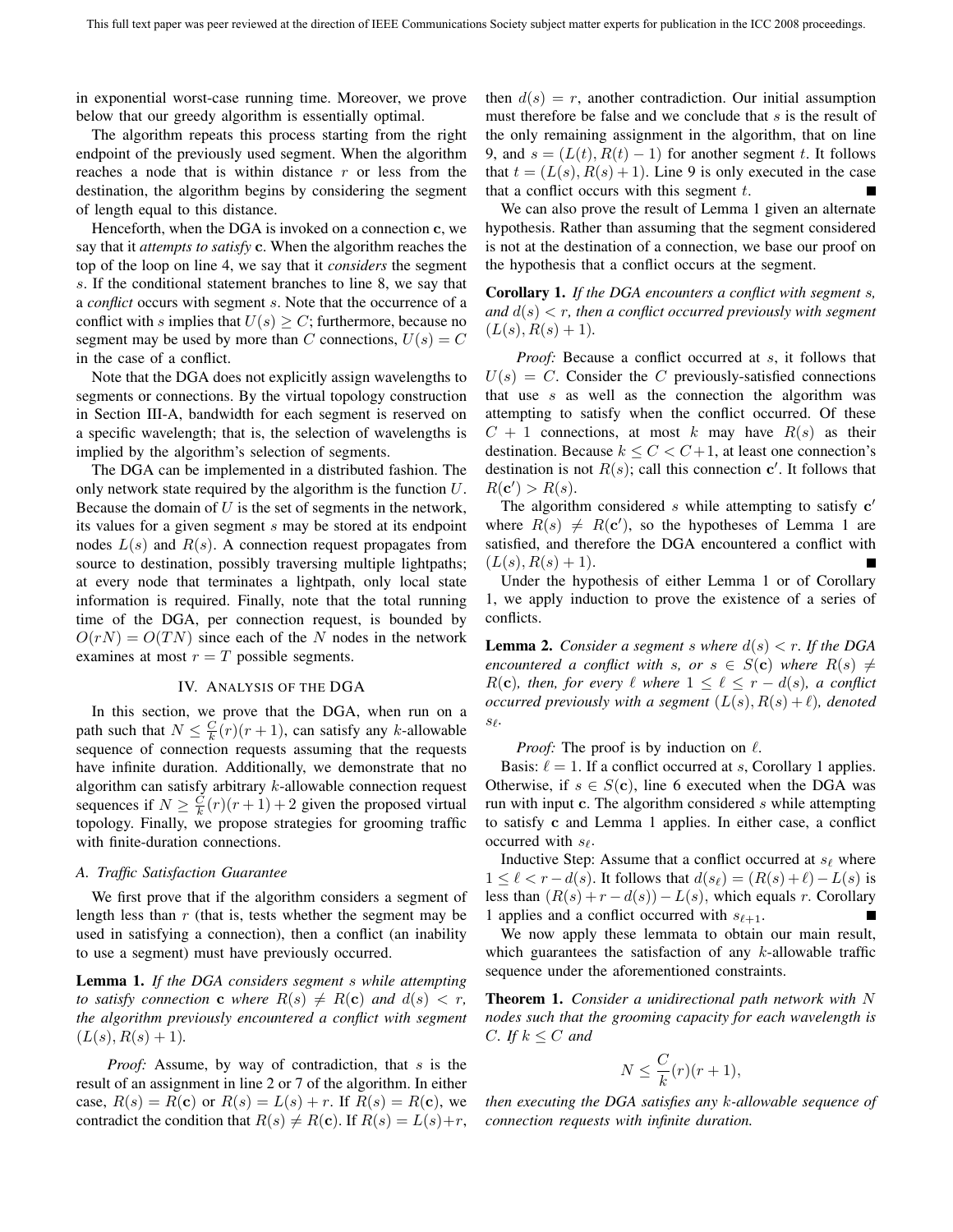*Proof:* Assume, by way of contradiction, that the DGA returns false (*fails*) when invoked on c where c is an element of a *k*-allowable connection request sequence on a network satisfying the given constraints.

The DGA fails only when it encounters a conflict with an interval *s* where  $d(s) = 1$ . By Lemma 2, conflicts previously occurred with each of the  $r - 1$  other segments whose left endpoint is *L*(*s*). Each of the *r* segments (including *s*) with left endpoint  $L(s)$  must therefore be used by  $C$  previously-satisfied connections. No single connection may use two segments with equal left endpoints, so there must be  $C \cdot r$  distinct connections that use a segment with left endpoint  $L(s)$ . Let  $D$  be the set containing these  $C \cdot r$  connections along with the connection the algorithm was attempting to satisfy when the DGA failed.

Let  $E = \{e \in D \mid L(e) \neq L(s)\}\$ , the subset of existing connections (including the current connection request) that do not begin at  $L(s)$ , but use a segment that does. Note that  $|E| =$  $(Cr + 1) - |D - E|$ . The number of remaining connections *|D* −*E|*, all of whose sources are *L*(*s*), is at most *k*. Because  $k \leq C$ , it follows that  $|D - E| \leq C$ , and therefore  $|E| \leq C$  $Cr + 1 - C = C(r - 1) + 1.$ 

The connections in *E* each use a segment with right endpoint  $L(s)$ . There are *r* such segments:  $(L(s) - i, L(s))$ ,  $1 \leq i \leq r$ . It follows that each segment with right endpoint  $L(s)$  is used by at least one connection in *E*. Thus, Lemma 2 applies for each segment  $(L(s) - i, L(s))$ , proving the existence of conflicts with every segment in

$$
I = \{ (L(s) - i, L(s) + j) \mid 1 \le i \le r \text{ and } 1 \le j \le r - i \}.
$$

Let *F* be the set of connections that use a segment in *I*. Because every segment in *I* contains the interval  $(L(s) - 1, L(s))$ , each segment in *I* must be used by *C* distinct connections in *F*. It therefore follows that  $|F| = C|I| = C\sum_{i=1}^{r}(r - i) =$  $C\frac{(r)(r-1)}{2}$ .

By definition, no connection in *F* uses a segment whose left or right endpoint is *L*(*s*), and therefore *F* and *D* are disjoint.  $\text{Thus, } |D \cup F| = |D| + |F| = (C \cdot r + 1) + C \frac{(r)(r-1)}{2} =$  $C\frac{(r)(r+1)}{2}+1.$ 

Because  $C \frac{(r)(r+1)}{r^2} + 1$  connection requests have been made, there are  $2(C\frac{(r)(r+1)}{2} + 1) = C \cdot r(r+1) + 2$  connection endpoints on the network. Note that the source of every connection in  $D \cup F$  is at most  $L(s)$  and the destination of every such connection is at least  $L(s) + 1$ . Thus, each node is exclusively a source or exclusively a destination of connections in  $D \cup F$  and, because the request sequence is *k*-allowable, every node is an endpoint of at most *k* connections in  $D \cup F$ . The network must contain at least  $\left[\frac{1}{k}(C \cdot r(r+1)+2)\right] = \left[\frac{C}{k}(r)(r+1)+\frac{2}{k}\right]$  nodes.

This contradicts the assumption that  $\overline{N} \leq \frac{C}{k}(r)(r+1)$ . Thus, the initial hypothesis must be false, and therefore no failure can occur under any  $k$ -allowable request sequence.  $\blacksquare$ 

#### *B. Tightness*

We now show that it is impossible to significantly improve on the satisfying capacity of the DGA. We have shown that any *k*-allowable sequence of requests can be satisfied by our algorithm provided that  $N \leq \frac{C}{k}(r)(r+1)$ . In fact, for any  $N \geq \frac{C}{k}(r)(r+1) + 2$ , there is a *k*-allowable sequence of requests that is unsatisfiable regardless of the algorithm used.

Such a sequence can be constructed by requesting all connections such that, for every connection c in the sequence,  $L(c) \leq \lfloor \frac{N}{2} \rfloor - 1$  and  $R(c) \geq \lfloor \frac{N}{2} \rfloor$ , and the sequence remains *k*-allowable. The order in which these connections are requested is insignificant. Because there are  $\lfloor \frac{N}{2} \rfloor$  possible sources for connections, and at least as many possible destinations for those connections,  $f = \left\lfloor \frac{N}{2} \right\rfloor k$  requests are made.

Assume, by way of contradiction, that this sequence of *f* connection requests is satisfiable by some traffic grooming algorithm given the virtual topology constructed in Section III-A. Because of our bound on *N*,

$$
f \geq \left[ \frac{1}{2} \left( \frac{C}{k} (r)(r+1) + 2 \right) \right] k
$$
  
= 
$$
\left[ \frac{C}{2k} (r)(r+1) + 1 \right] k
$$
  
= 
$$
\left[ \frac{C}{2k} (r)(r+1) \right] k + k
$$

The fractional part of the floored quantity is strictly less than 1. We rewrite  $\left[ \frac{\bar{C}}{2k}(r)(r+1) \right]$  as  $\frac{\bar{C}}{2k}(r)(r+1) - \alpha$  where  $\alpha < 1$ . Thus, the inequality above can be written as

$$
f \geq \left(\frac{C}{2k}(r)(r+1) - \alpha\right)k + k
$$

$$
= \frac{C}{2}(r)(r+1) - \alpha k + k
$$

Because  $\alpha < 1$ ,  $\alpha k < k$ , and

$$
f > \frac{C}{2}(r)(r+1) - k + k
$$
  
= 
$$
\frac{C}{2}(r)(r+1)
$$

Our *k*-allowable connection sequence thus consists of more than  $\frac{C}{2}(r)(r+1)$  connections containing the interval  $(\lfloor \frac{N}{2} \rfloor - 1, \lfloor \frac{N}{2} \rfloor)$ . Each of these connections must use a segment whose left endpoint is at most  $\left\lfloor \frac{N}{2} \right\rfloor - 1$  and whose right endpoint is at least  $\left[\frac{N}{2}\right]$ .

For a given length  $\ell$ , there are  $\ell$  segments *s* where  $d(s) = \ell$ that satisfy the above property:  $\left( \left\lfloor \frac{N}{2} \right\rfloor - i, \left\lfloor \frac{N}{2} \right\rfloor + \ell - i \right)$  where 1 ≤ *i* ≤  $\ell$ . Over all 1 ≤  $\ell$  ≤ *r*, then, there are  $\sum_{i=1}^{r} i = \frac{r(r-1)}{2}$  segments that contain the interval  $\left(\left\lfloor \frac{N}{2} \right\rfloor - 1, \left\lfloor \frac{N}{2} \right\rfloor\right)$ . Because each segment may be used by at most *C* connections, at most  $\frac{C}{2}r(r-1)$  connections contain this interval, contradicting the assertion that  $f > \frac{C}{2}(r)(r + 1)$ . This contradicts our assumption that this *k*-allowable connection request sequence is satisfiable given our virtual topology.

We have thus shown that our virtual topology construction cannot satisfy arbitrary *k*-allowable request sequences when  $N \geq \frac{C}{k}(r)(r+1) + 2$ . Because it can satisfy arbitrary *k*allowable request sequences when  $N \leq \frac{C}{k}(r)(r+1)$ , the performance of the DGA is close to optimal for this virtual topology.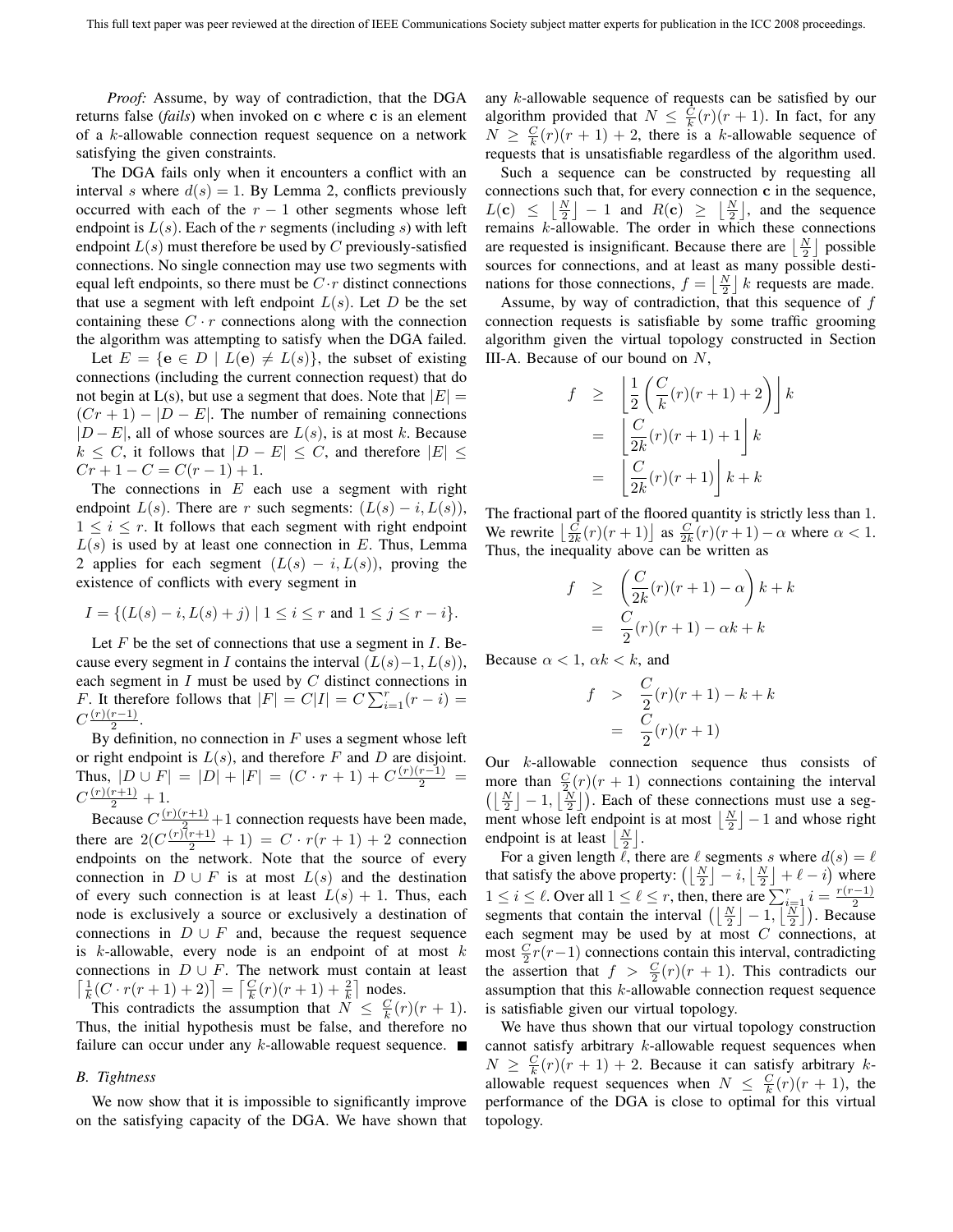These results apply only to the virtual topology proposed in Section III-A. However, we conjecture that in order to satisfy arbitrary *k*-allowable request sequences, the maximum number of nodes is within a constant factor of  $\frac{C}{k}(r)(r+1)$  regardless of the static virtual topology used.

#### *C. Finite-Duration Traffic*

As shown in Section IV-A, the DGA is guaranteed to satisfy any *k*-allowable request sequence if the connections are permanent. However, if connections have finite duration, the proof does not apply. Even if the set of active connections remains *k*-allowable, we have no satisfaction guarantee (as in Theorem 1) if connections can depart. In fact, it is possible to construct such a sequence of connection requests that the DGA is unable to satisfy if connections terminate in finite time. This necessitates a means of dealing with such failures when they occur.

We propose two methods for coping with failures that may occur when handling finite-duration traffic. The first method is simply to block any requests which cause a failure. Experimental results provided in the next section show the blocking probability to be extremely small in general (at most 1 in  $10<sup>8</sup>$  for sufficiently large values of the network parameters). Because blocking has relatively negligible overhead, does not impact existing connections, and occurs infrequently using the DGA, we believe that compromising the non-blocking behavior is suitable for many practical applications.

Alternatively, in situations where we must maintain the ability to satisfy any *k*-allowable request sequence without blocking, an approach that reconfigures connections may be more desirable. When a failure occurs, all existing connections on the network are temporarily taken down and re-groomed using the DGA from left to right. To accomplish this, a message is broadcast to all nodes to tear down their connections. Then, the leftmost node invokes the DGA to reestablish its connections. When those connections are completed, the next node reestablishes its connections. This process is repeated until all nodes have completed reconfiguration. Because the set of active connections is *k*-allowable, the proof in Section IV-A guarantees that they will all be successfully reestablished.

The drawback of this method is that it requires brief network downtime whenever a failure occurs. However, experimental data suggests that the probability of incurring such a connection reestablishment event is extremely small.

#### V. EXPERIMENTAL RESULTS

We constructed a path network simulator capable of modeling sequences of connection arrivals and departures, employing an implementation of the DGA to satisfy requests. Connections arrived randomly such that the length of time between each pair of connections followed a negative exponential distribution. Arriving connections were chosen randomly such that the set of active connections remained *k*-allowable. The duration of each connection was also chosen from a negative exponential distribution.

TABLE II SUMMARY OF EXPERIMENTAL RESULTS

| T | $\overline{C}$ | $\boldsymbol{k}$ | N  | $\rho$ | blocks<br>million | reconfigurations<br>million |
|---|----------------|------------------|----|--------|-------------------|-----------------------------|
| 3 | 2              | 1                | 24 | 1/2    | 0.64              | 0.48                        |
| 3 | $\overline{2}$ | 1                | 24 | 3/8    | 0.24              | 0.16                        |
| 3 | $\overline{2}$ | 1                | 24 | 1/4    | 0.04              | 0.04                        |
| 3 | $\overline{2}$ | 2                | 12 | 1/2    | 399.2             | 252.28                      |
| 3 | $\overline{2}$ | $\overline{2}$   | 12 | 3/8    | 195.44            | 147.56                      |
| 3 | $\overline{2}$ | $\overline{2}$   | 12 | 1/4    | 38.12             | 30.24                       |
| 3 | 4              | 4                | 12 | 1/2    | 9.702             | 6.34                        |
| 3 | 4              | 4                | 12 | 3/8    | 2.63              | 2.238                       |
| 3 | 4              | 4                | 12 | 1/4    | 0.118             | 0.082                       |
| 3 | 8              | 8                | 12 | 1/2    | 0.022             | 0.018                       |
| 4 | $\overline{2}$ | 2                | 20 | 1/2    | 24.835            | 18.027                      |
| 4 | $\overline{2}$ | 2                | 20 | 3/8    | 7.13              | 5.806                       |
| 4 | $\overline{2}$ | $\overline{2}$   | 20 | 1/4    | 0.416             | 0.378                       |
| 4 | 4              | 4                | 20 | 1/2    | 0.037             | 0.026                       |
| 5 | $\overline{2}$ | 2                | 30 | 1/2    | 1.041             | 0.885                       |
| 5 | $\overline{2}$ | $\boldsymbol{2}$ | 30 | 3/8    | 0.146             | 0.132                       |
| 6 | $\overline{2}$ | $\overline{2}$   | 42 | 1/2    | 0.03              | $_{0.022}$                  |

Simulation parameters and frequencies of failures (blocks or reconfigurations) per million connection requests are given. Results are only shown for simulations where the failure frequencies are at least 1 in  $10^8$ .

We assume that the activity on the network is proportional to the number of nodes, *N*, and to the bandwidth constraint, *k*. Thus, the mean of the probability distribution used to select connection duration is proportional to *N k* times that of the distribution selecting the delay between connection arrivals; that is,  $\mu_{\text{duration}} = \rho N k \cdot \mu_{\text{delay}}$  for some proportionality constant,  $\rho$ . In our simulations,  $\rho$  took the values  $\frac{1}{2}$ ,  $\frac{3}{8}$ , and  $\frac{1}{4}$ to model three different load patterns. Letting  $\rho = \frac{1}{2}$  induces an average of *k* live connections per node, an appropriate fullload model, but other values of  $\rho$  are useful when considering lighter loads.

Both of the methods described above for dealing with failures were implemented. Under the first policy, connections that could not be satisfied were blocked and we recorded the number of blockings; under the second, all live connections were removed and reestablished when the DGA encountered unresolvable conflicts and number of reconfigurations was recorded. We tested  $T \in \{3, \ldots, 8\}$  with the following pairs  $(C, k)$ : (2*,* 1); (2*,* 2); (4*,* 1); (4*,* 2); (4*,* 4); (8*,* 4); (8*,* 8); (16*,* 8); (16*,* 16). In every case, we set  $r = T$  and let N be the maximum value guaranteed by Theorem 1.

For each configuration of the above parameters, several request sequences were generated. In general, for every set of parameter values, we simulated 10 request sequences of 100 million connections each. For  $\rho = \frac{3}{8}$  and  $\rho = \frac{1}{4}$ , we executed only 5 runs of the same size. In the cases where  $T = 3$  and  $C = 2$ , each run consisted only of 5 million connections because of computational resource constraints.

The results of our tests are summarized in Table II. For brevity, we omit configurations in which blocking or reconfiguration occurred less often than once per 100 million connections. In the vast majority of the omitted configurations, our simulations generated zero blocked connections or